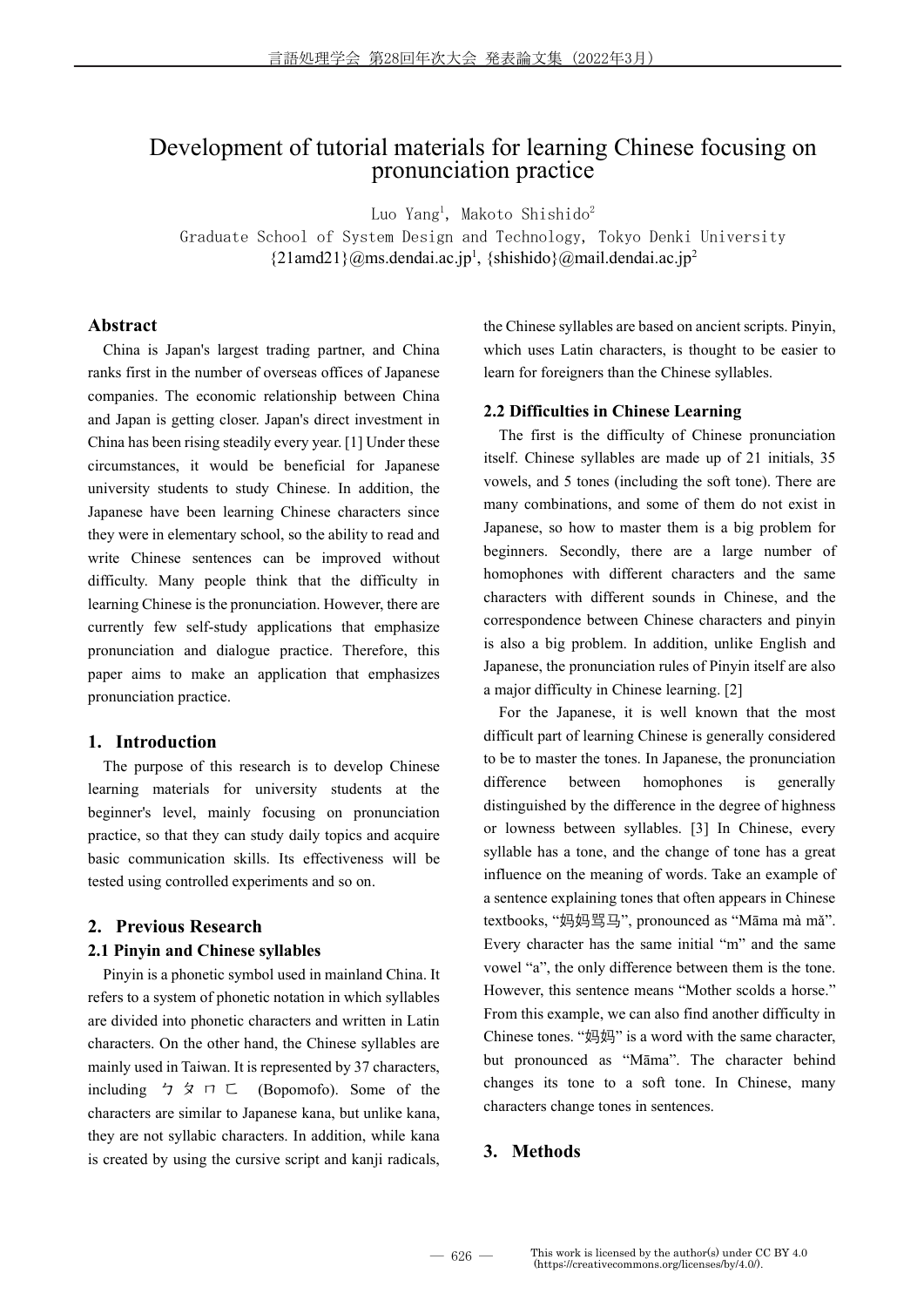Among the Chinese textbooks, there are three methods of teaching pronunciation. First, at the beginning of the textbook, focus on teaching Pinyin. This method is thought to be too abstract to dampen students' interest in learning. The other two methods are text writing for learning a specific pronunciation and learning pronunciation in texts on a certain topic. [4] The former method can focus on learning difficult pronunciations, but at the same time, it lacks practicality, and it is easy to bring frustration and reduce learning interest in the early stage. Today's Chinese education researchers prefer to let learners learn common pronunciations by using frequently used words. This method is also used in this textbook.

The textbook will focus on pronunciation practice and will include the following content to help students study basic Chinese communication skills.

First, listen to and study the conversation text. Then, study the words related to the conversation text and practice pronunciation. At this point, we import the iFLYTEK pronunciation evaluation system to evaluate the students' pronunciation. All recorded data is going to be created by Google's Text to Speech.

The content of the course is based on the HSK introductory vocabulary list. To acquire a basic level of Chinese proficiency, students need to learn basic pronouns, nouns, verbs, and learn how to express time, age, money, and numbers. The materials consist of 10 chapters, and about 150 words will be studied.

#### 3.1 Google Text to Speech

Google Text to Speech technology can be deployed to produce natural human-like speech, and an API built on DeepMind's expertise in text-to-speech can produce speech that is very close to human-like. There are over 220 voices to choose from in more than 40 languages and language variants, including Chinese, Japanese, Spanish, and Russian. Without the hassle of recording a new phrase, users can define and select the voice profile that best suits their needs, and quickly adjust it to suit the voice changes they need. [5]

#### 3.2 iFLYTEK Pronunciation Evaluation System

iFLYTEK pronunciation evaluation system can measure the correctness and fluency of the initials, vowels, and tone. With this system, it is possible to evaluate pronunciation objectively based on certain criteria for many users. [6] At the same time, the iFLYTEK pronunciation evaluation system is also used in the HSK test. So it is good for users to get a high score on the HSK test by using the iFLYTEK System in the application.

| Attributes      | Annotation                      |
|-----------------|---------------------------------|
| fluency score   | Fluency score                   |
| accuracy score  | Accuracy score                  |
| standard score  | Feelings express score          |
| integrity score | Sentence perfection score       |
| phone score     | Score about initials and vowels |
| tone score      | Score about tones               |

Table 1 Explanation on iFLYTEK XML output table[7]

Among the outputs of the iFLYTEK system, there are four related to scores. The standard score is a score that displays emotion. The integrity score and fluency score are related to the completeness of the sentence, which are considered unnecessary for this application. Therefore, only the tone score and the phone score are used in this application.

Since the iFLYTEK speech evaluation system has no fixed scoring criteria, in this application the score is calculated using this formula:

Score=phone\_score  $* 0.7 +$  tone\_score  $* 0.3$ 

The score is out of 10 points, 8 points or more will be shown in green, 6 points or more but less than 8 points will be shown in yellow, and 6 points or less will be shown in red.

# 4. Application Development

## 4.1 Development environment

In this study, the target device is an Android smartphone, which is developed in Android Studio using the JavaScript language.

#### 4.2 Application usage flow

The following is an example of the screen display when learning Chapter 1. The text of Chapter 1 is about greeting, so users will learn vocabulary related to personal pronouns. Each chapter has a topic and learning the pronunciation of the vocabulary related to this topic after the text is the method of this teaching application.

When you open the application, the main menu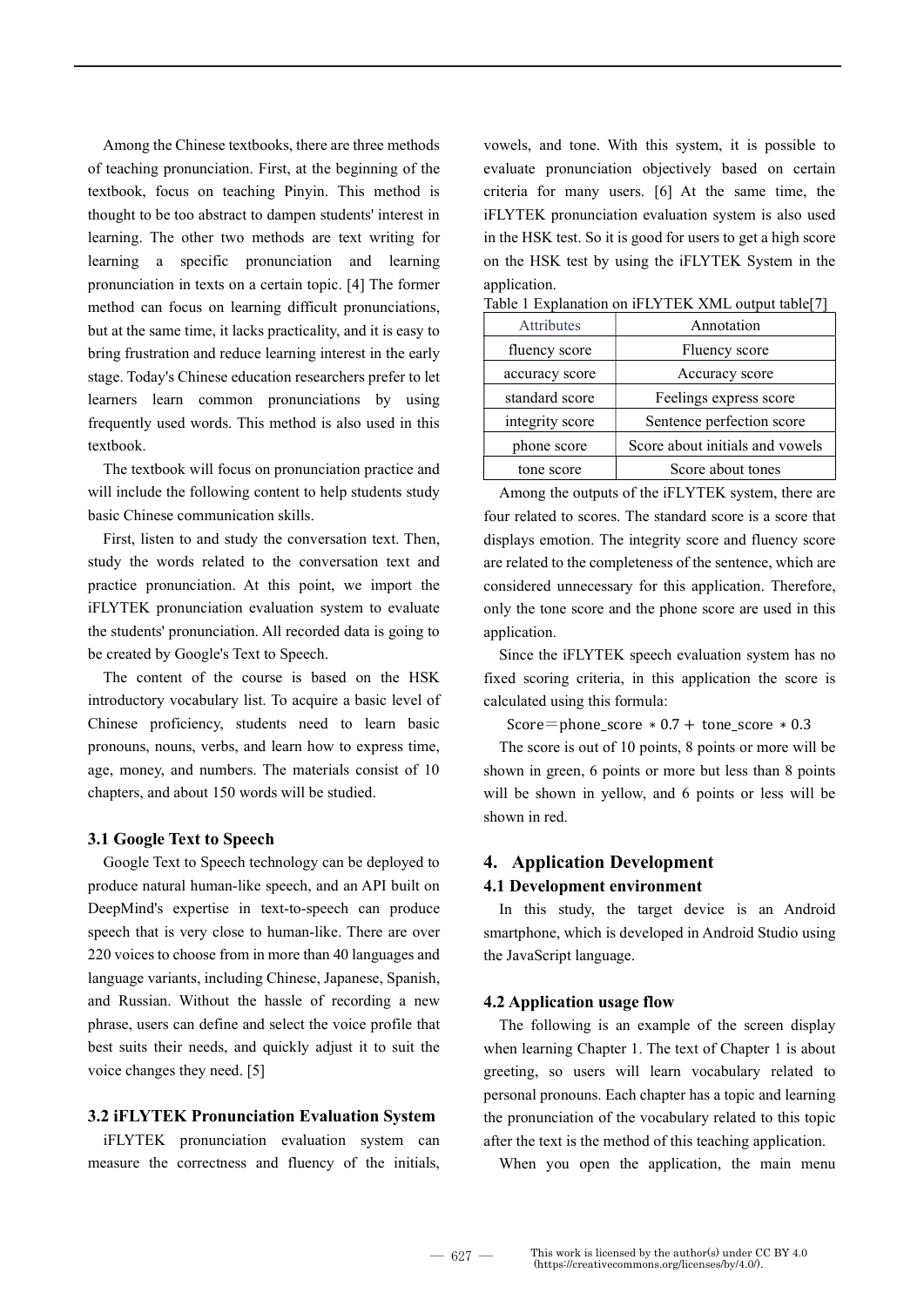appears. From the main menu, select the chapter you want to study, and the text content will be displayed (Figure 1).

| 338 0 0 8                                                                                                                                                                                                                                                                                                                                                                                                                                                                  |                  | 7.08 |
|----------------------------------------------------------------------------------------------------------------------------------------------------------------------------------------------------------------------------------------------------------------------------------------------------------------------------------------------------------------------------------------------------------------------------------------------------------------------------|------------------|------|
| <b>Chinese For Beginners</b>                                                                                                                                                                                                                                                                                                                                                                                                                                               |                  |      |
|                                                                                                                                                                                                                                                                                                                                                                                                                                                                            |                  |      |
|                                                                                                                                                                                                                                                                                                                                                                                                                                                                            |                  |      |
|                                                                                                                                                                                                                                                                                                                                                                                                                                                                            |                  |      |
| CHAPTER 1                                                                                                                                                                                                                                                                                                                                                                                                                                                                  | <b>CHAPTER 2</b> |      |
| $\frac{1}{2} \left( \frac{1}{2} \right) \left( \frac{1}{2} \right) \left( \frac{1}{2} \right) \left( \frac{1}{2} \right) \left( \frac{1}{2} \right) \left( \frac{1}{2} \right) \left( \frac{1}{2} \right) \left( \frac{1}{2} \right) \left( \frac{1}{2} \right) \left( \frac{1}{2} \right) \left( \frac{1}{2} \right) \left( \frac{1}{2} \right) \left( \frac{1}{2} \right) \left( \frac{1}{2} \right) \left( \frac{1}{2} \right) \left( \frac{1}{2} \right) \left( \frac$ |                  |      |
|                                                                                                                                                                                                                                                                                                                                                                                                                                                                            |                  |      |
| CHAPTER 3                                                                                                                                                                                                                                                                                                                                                                                                                                                                  | CHAPTER 4        |      |
|                                                                                                                                                                                                                                                                                                                                                                                                                                                                            |                  |      |
|                                                                                                                                                                                                                                                                                                                                                                                                                                                                            |                  |      |
|                                                                                                                                                                                                                                                                                                                                                                                                                                                                            |                  |      |
|                                                                                                                                                                                                                                                                                                                                                                                                                                                                            |                  |      |
|                                                                                                                                                                                                                                                                                                                                                                                                                                                                            |                  |      |
|                                                                                                                                                                                                                                                                                                                                                                                                                                                                            |                  |      |
|                                                                                                                                                                                                                                                                                                                                                                                                                                                                            |                  |      |
|                                                                                                                                                                                                                                                                                                                                                                                                                                                                            |                  |      |
|                                                                                                                                                                                                                                                                                                                                                                                                                                                                            |                  |      |
|                                                                                                                                                                                                                                                                                                                                                                                                                                                                            | 1.0.1 Eeta       |      |
|                                                                                                                                                                                                                                                                                                                                                                                                                                                                            |                  |      |
|                                                                                                                                                                                                                                                                                                                                                                                                                                                                            |                  |      |

Figure 1 Home page

Press the "VOICE" button to play the audio data (Figure 2).



Figure 2 Chapter 1 text

| <b>Chinese For Beginners</b><br>Test<br>10<br>他 |
|-------------------------------------------------|
|                                                 |
|                                                 |
|                                                 |
|                                                 |
|                                                 |
| ho<br>voce                                      |
| <b>HECORN</b>                                   |
| WO ITIET!                                       |
| 我们                                              |
|                                                 |
| wo<br>voct                                      |
| <b>RECORD</b>                                   |
|                                                 |
|                                                 |
|                                                 |
|                                                 |
|                                                 |
|                                                 |

Figure 3 Studying words

Press the "NEXT" button to proceed to the word study (Figure 3). Press the "VOICE" button to listen to the recording, then press "RECORD" to enter your pronunciation, and the iFLYTEK evaluation score will be displayed (Figure 4).



Figure 4 Pronunciation scores

#### 5. Deficiencies

This application is still in development, so there are still some deficiencies that need to be addressed in the future.

First of all, there is no pronunciation method in the textbook. Due to the difficulty of Chinese pronunciation, especially the distinction between some front and rear nasal sounds, and the position of the tongue when aspirating air, it is impossible to accurately convey the pronunciation method only by sound. So when users learn these syllables, it may be difficult to grasp the essentials and increase the difficulty of learning.

Secondly, as described above, Chinese syllables consist of initials, vowels, and tones. However, iFLYTEK's score can only be specific to one word and cannot be subdivided, so users can't understand where their pronunciation is wrong.

Thirdly, the characteristics of language learning require the conversion of short-term memory into longterm memory, but there is a lack of relevant means in this stage. In addition, this application lacks the means to enhance the interest in learning and also lacks the method of review. These issues need to be resolved in the next development stage.

#### 6. Future Work

Regarding the deficiencies mentioned above, the next development has the following plans.

Firstly, to extract syllables that are difficult for users to